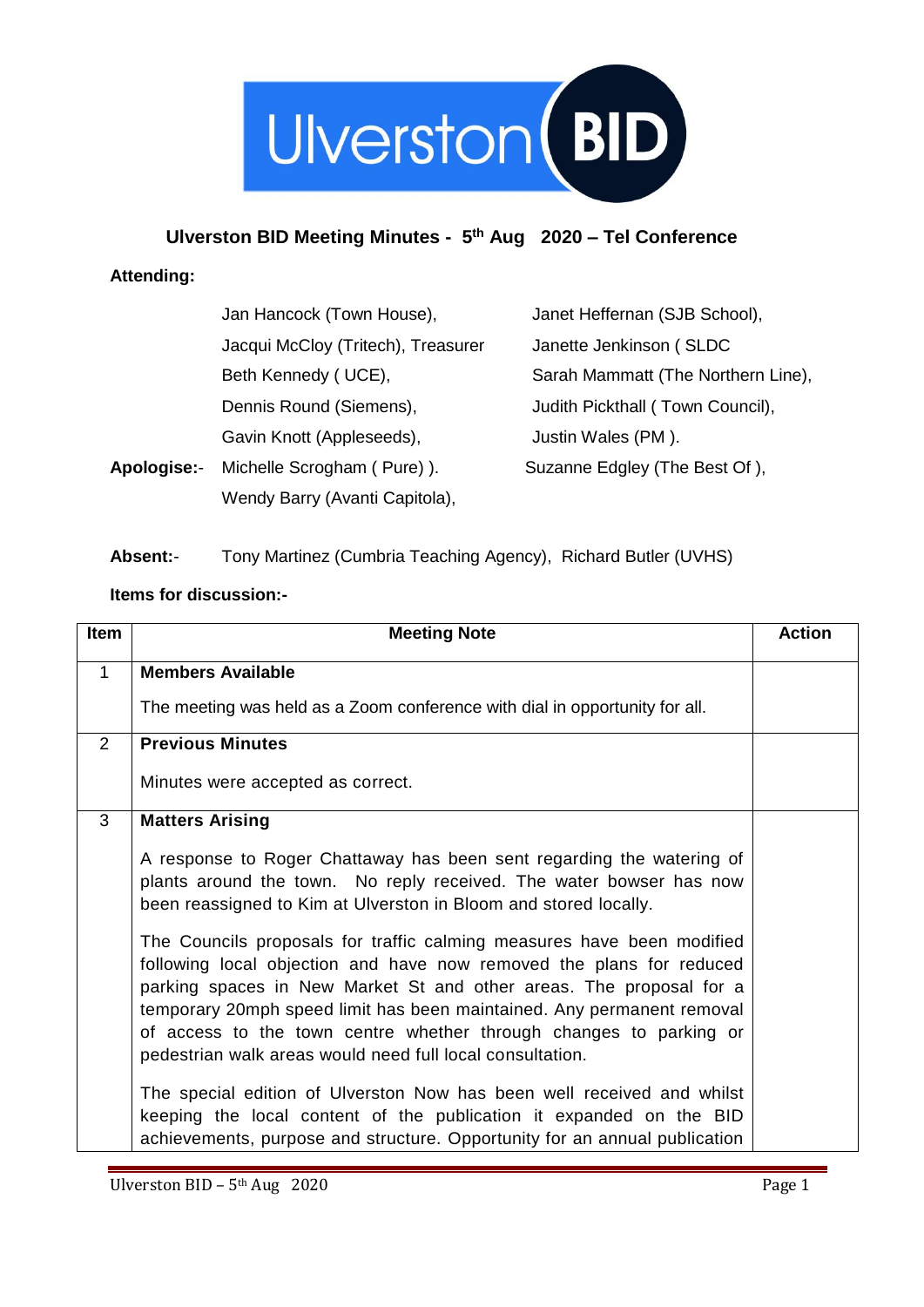|   | may be considered. The magazine is now on line for those not receiving the<br>hard copy delivery.    |                                                                                                                                                                                                                                                                                                                                                                                                                                                                                                                                                                                                                                                           |                         |
|---|------------------------------------------------------------------------------------------------------|-----------------------------------------------------------------------------------------------------------------------------------------------------------------------------------------------------------------------------------------------------------------------------------------------------------------------------------------------------------------------------------------------------------------------------------------------------------------------------------------------------------------------------------------------------------------------------------------------------------------------------------------------------------|-------------------------|
|   | The BID attendance at the Healthy Town Initiative meeting on 3 <sup>rd</sup> July did<br>not happen. |                                                                                                                                                                                                                                                                                                                                                                                                                                                                                                                                                                                                                                                           |                         |
| 3 |                                                                                                      | Correspondence                                                                                                                                                                                                                                                                                                                                                                                                                                                                                                                                                                                                                                            |                         |
|   |                                                                                                      | a. Letter from Simon Fell advised that funds are available for "Pocket"<br>Parks". Areas of disused land can be refurbished into small green<br>areas to be used for almost anything.                                                                                                                                                                                                                                                                                                                                                                                                                                                                     |                         |
|   |                                                                                                      | b. The article in the Evening Mail re Barrow BID dissenters did not<br>create any reaction in Ulverston.                                                                                                                                                                                                                                                                                                                                                                                                                                                                                                                                                  |                         |
|   |                                                                                                      | c. The information from Invest in South Lakeland Business News is<br>attached and will be added to the BID web site.                                                                                                                                                                                                                                                                                                                                                                                                                                                                                                                                      | Justin                  |
|   |                                                                                                      | d. Katie Holmes has issued a brain storm from some of the town<br>traders and supporters re marketing initiatives and sent to Jayne<br>Kendal (Town Clerk). Some ideas we are already doing, some not<br>for BID and others worth exploring. We propose that should the BID<br>be successful on revote the Board would invite interested parties for<br>further discussion. Positions are available on the Board should any<br>contributors want to take up the challenge.                                                                                                                                                                                |                         |
|   |                                                                                                      | e. We have received a request for review regarding the levy demand on<br>the Old Police Station which is currently unoccupied. We understand<br>there is a 6 months waiver on rate relief for such buildings and the<br>BID levy could echo this. Jan to query with SLDC for response.                                                                                                                                                                                                                                                                                                                                                                    | Jan<br><b>Hancock</b>   |
|   | f.                                                                                                   | Dennis being the Siemens STEM ambassador has requested we<br>consider supporting the existing scheme of refurbishment of old<br>computers and passing them on to underprivileged children. We<br>could support the schools as levy payers (not individuals) and some<br>joint coordination for requests would be useful. Funds may well be<br>also available via Town Lands Trust and CGP for local children.<br>Dennis and Janet Heffernan to follow up.                                                                                                                                                                                                 | Dennis &<br>Janet Heff. |
|   |                                                                                                      | g. Jan has replied to a letter from a levy payer (Jackie Lindow) re BID<br>demand. The query relates to the changes in time scales from year<br>end and BID extension effecting the demand. Complete.                                                                                                                                                                                                                                                                                                                                                                                                                                                     |                         |
|   |                                                                                                      | h. Letter from Rob O'Hara received noting the requirement for an AGM<br>within 15months of last meeting and for a separate debate re the<br>future of BID. The notice for AGM is being issued for the meeting to<br>be held via Zoom on 14 <sup>th</sup> Aug at 6.00pm. Attendance request for<br>Zoom password is being issued via web site, email contacts to all<br>levy payers and social media. The AGM will include an additional<br>agenda item of AOB to allow any questions to be addressed at that<br>time well in advance of the revote in October. Jan will respond to<br>Rob noting the web site has been open for BID related questions all |                         |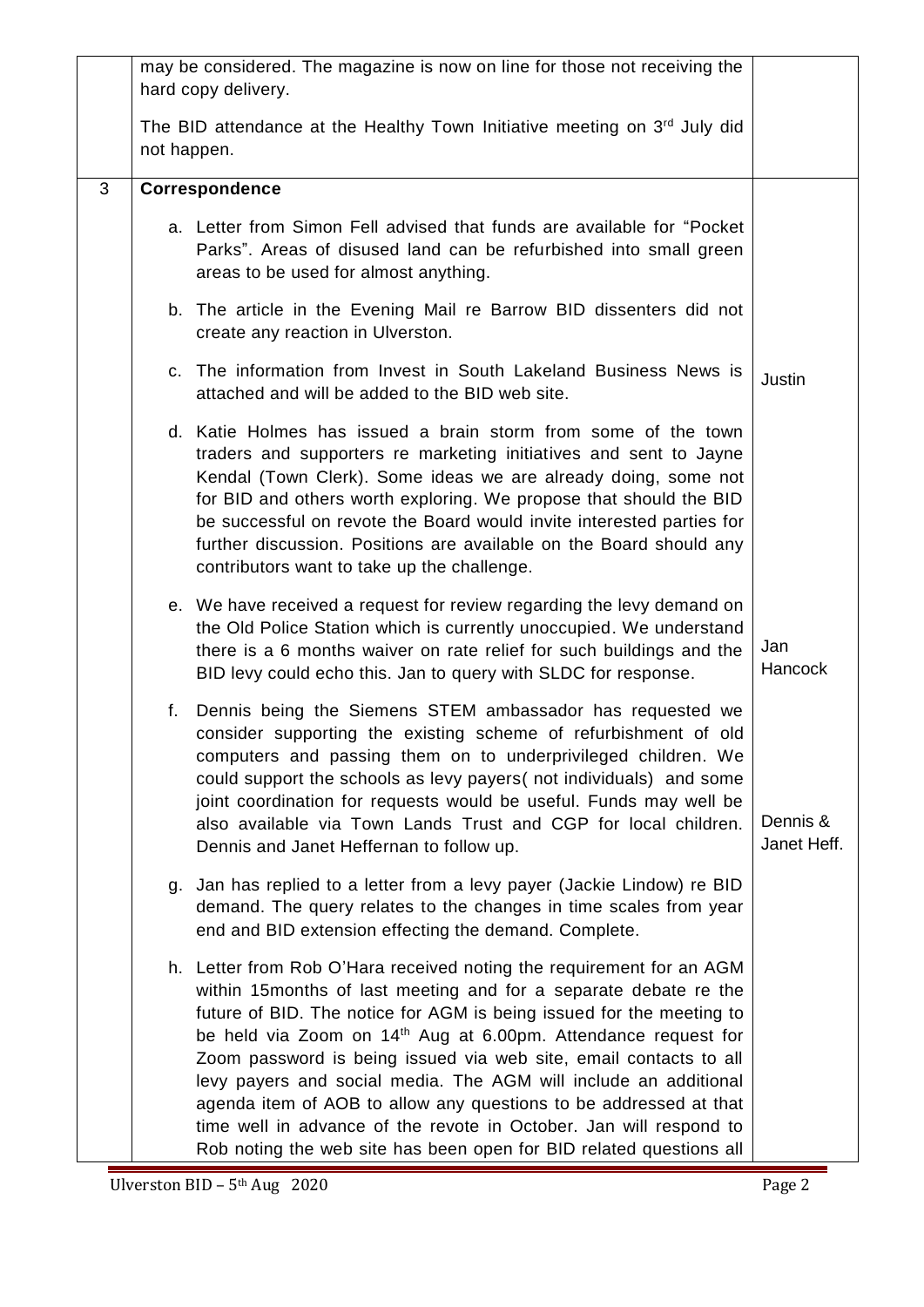|   | through this revote planning period and still is and noting the<br>opportunity a for questions at the AGM.                                                                                                                                                                                                                                                                                                                                                                                                                                                                                                          |         |
|---|---------------------------------------------------------------------------------------------------------------------------------------------------------------------------------------------------------------------------------------------------------------------------------------------------------------------------------------------------------------------------------------------------------------------------------------------------------------------------------------------------------------------------------------------------------------------------------------------------------------------|---------|
| 4 | <b>Finance</b>                                                                                                                                                                                                                                                                                                                                                                                                                                                                                                                                                                                                      |         |
|   | SLDC are progressing the advanced payment of the delayed BID levy<br>covering the period from Apr to 22nd Oct 2020 @ £31,568.                                                                                                                                                                                                                                                                                                                                                                                                                                                                                       |         |
|   | An invoice for the £1000 + VAT for the shop reopening contribution from<br>Town Council needs issuing. The local contributions from Janette Jenkinson<br>and Dave Webster from their personal allowances were gratefully noted and<br>received.                                                                                                                                                                                                                                                                                                                                                                     |         |
|   | If we continue to do all the activities on our list we are forecast to have a<br>surplus of £24k at Oct. This includes the after vote date commitment to<br>finance the car park initiative for two year but has two caveats i.e. We<br>receive the full SLDC $E$ above plus the $E6k$ from the Euro fund for help on<br>reopening.                                                                                                                                                                                                                                                                                 |         |
|   | Overall a review in Sept is anticipated to look at any surplus we may need<br>to deal with at revote.                                                                                                                                                                                                                                                                                                                                                                                                                                                                                                               |         |
|   | Cash at bank at present is £75k                                                                                                                                                                                                                                                                                                                                                                                                                                                                                                                                                                                     |         |
| 5 | Revote Update.                                                                                                                                                                                                                                                                                                                                                                                                                                                                                                                                                                                                      |         |
|   | The information will go to press on 10 <sup>th</sup> Sept via West Gazette and issued<br>by SLDC.                                                                                                                                                                                                                                                                                                                                                                                                                                                                                                                   |         |
| 6 | <b>Updates</b>                                                                                                                                                                                                                                                                                                                                                                                                                                                                                                                                                                                                      |         |
|   | The initiative for reduction in Buxton St car park charges has still not been<br>activated by SLDC. This is disappointing and is a key contributor from BID<br>to the town and has already been announced as an important aspect of<br>restart. Janette to chase down.                                                                                                                                                                                                                                                                                                                                              | Janette |
|   | The 5 Tri signs ordered for the "Welcome to Ulverston" initiative have had to<br>be altered to fit the varying dimension of the lamp posts stations. They need<br>to be a snug fit. The addition of £250 is approved if required on final cost<br>negotiations. They will not cause any obstruction to the public. The sleeves<br>for information attached to each side the signs need to be designed. Ideas<br>include, Town map, list of businesses and location, advice, Covid<br>restrictions, Promotions, Events scheduled, Free WiFi, facilities available eg<br>toilets. etc. All to contribute if possible. | All     |
|   | The cost of the sleeves is within the budget from Euro funds at £6k.                                                                                                                                                                                                                                                                                                                                                                                                                                                                                                                                                |         |
| 8 | <b>Business Plan</b>                                                                                                                                                                                                                                                                                                                                                                                                                                                                                                                                                                                                |         |
|   | Changes as accepted from July meeting have been incorporated with<br>extra images, more inclusive data, covid information, etc.                                                                                                                                                                                                                                                                                                                                                                                                                                                                                     |         |
|   | Final proof read scheduled this week with hard copy passed over for                                                                                                                                                                                                                                                                                                                                                                                                                                                                                                                                                 |         |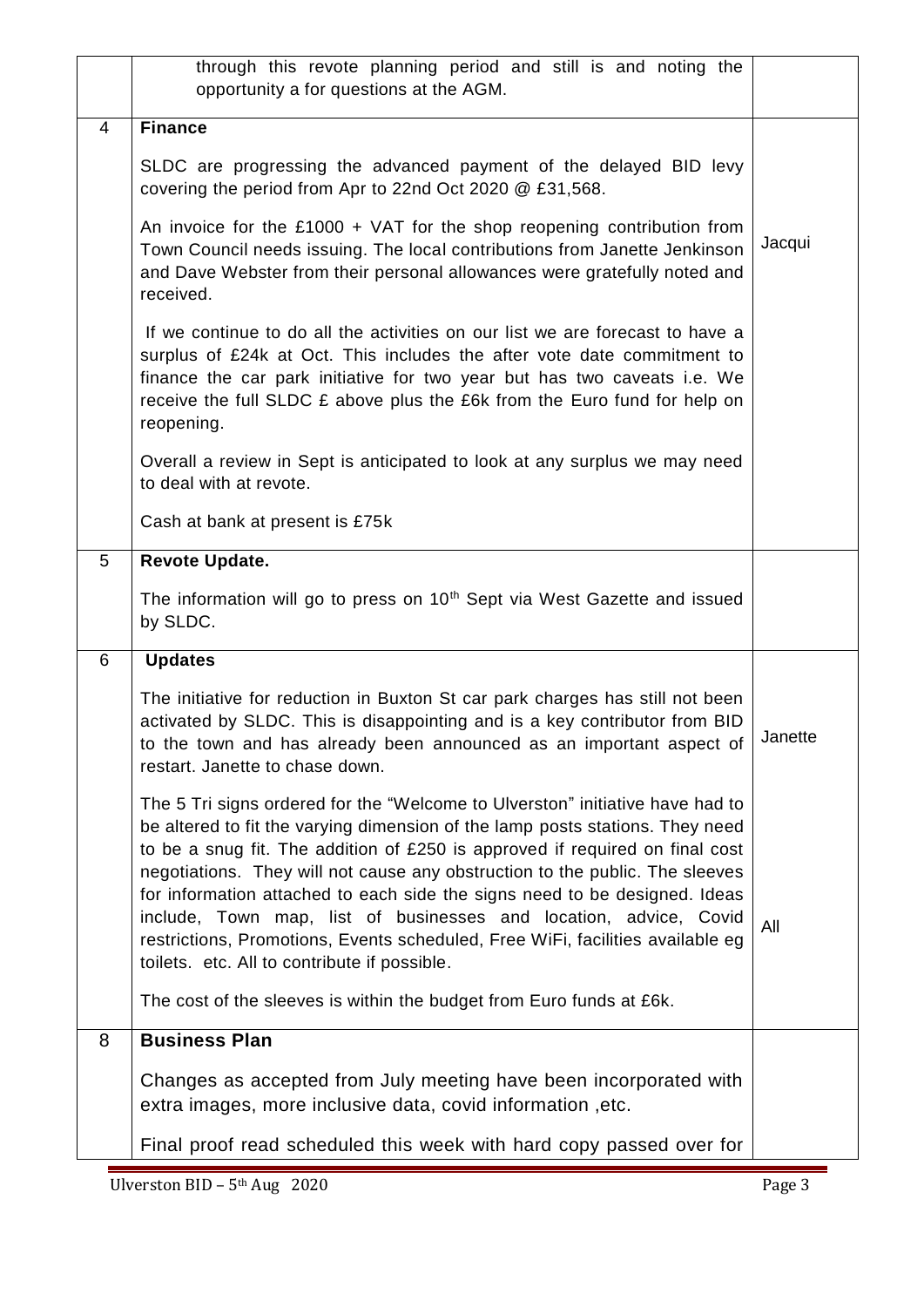|    | final edit. Board to be issued copies for final approval thereafter.<br>Target date for completion 10 <sup>th</sup> Sept. with issue scheduled 22 <sup>nd</sup> Sept<br>to levy payers (500 copies) and remained to town issue via Board and<br>other outlets. | All     |  |
|----|----------------------------------------------------------------------------------------------------------------------------------------------------------------------------------------------------------------------------------------------------------------|---------|--|
| 9  | <b>Distribution of Business Plan</b>                                                                                                                                                                                                                           |         |  |
|    | The designated list of follow up for each Board member to reinforce<br>Jan                                                                                                                                                                                     |         |  |
|    | our message for BID and revote is still with Jan to delegate each area                                                                                                                                                                                         | Hancock |  |
|    | for each member.                                                                                                                                                                                                                                               |         |  |
| 10 | <b>Next Meeting</b>                                                                                                                                                                                                                                            |         |  |
|    | Next Board Meeting AGM 14h Aug @ 6.00pm- via zoom.                                                                                                                                                                                                             |         |  |
|    |                                                                                                                                                                                                                                                                |         |  |

## **Revote Timetable.**

| Day | <b>Action</b>                                          | Date                       |
|-----|--------------------------------------------------------|----------------------------|
|     | CES to Receive Mailing List, Wording for all Documents | Thursday 16 July 2020      |
|     | Despatch of Canvass                                    | Tuesday 28 July 2020       |
|     | Close of Canvass                                       | Thursday 27 August 2020    |
|     | Statutory (Latest) Date: Notification of Ballot        | Thursday 10 September 2020 |
|     | Suggested Despatch of ballot papers                    | Tuesday 22 September 2020  |
|     | Statutory (Latest) Date: Despatch of Ballot Papers     | Thursday 24 September 2020 |
|     | Latest Date to Appoint Proxy                           | Monday 12 October 2020     |
|     | <b>Latest Date to Cancel Proxy</b>                     | Saturday 17 October 2020   |
|     | <b>Issue Of Replacements</b>                           | Friday 16 October 2020     |
|     | Close of Ballot                                        | Thursday 22 October 2020   |
|     | Issue of Result by 5pm                                 | Friday 23 October 2020     |